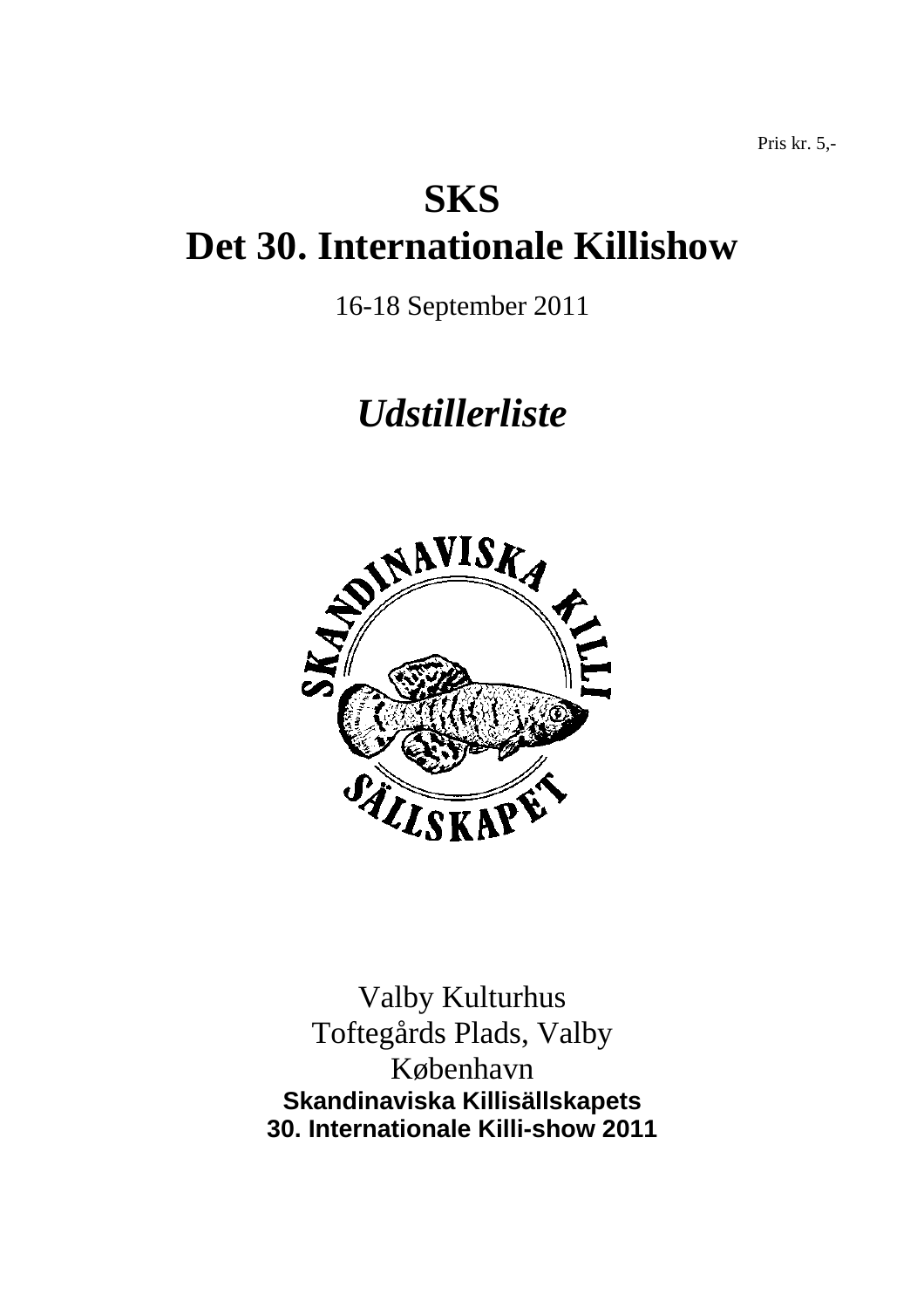# **Best Fish In Show**

**311 Rivulus atratus st. Clara 2009 W. Baus SKS DE** 

# **SKS Special Prize**

**102 Cyprinodon simus Laguna de Chichancanab KS 04-05 M. Juhl SKS DK** 

# **SKLIK Special Prize**

 ( for the best breeding group of the show ) **1211 Aphyosemion ocellatum Sikasika GJS 2000-5 S. Mortensen SKS DK** 

### **KCF Special Prize**

( for the best A. australe )

**823Aphyosemion australe Parc du Mondah BDBG 2004-19 T. Nejlund SKS DK** 

# **SEK Special Prize**

( for the best Aphanius )

**113 Aphanius anatoliae transgrediens Spring ESE Acigöl, TRM2006 J. Thorup SKS DK** 

## **WWW.Killiadictos.com Special Prize**

( for the best Fundulopanchax)

**919 Fundulopanchax marmoratus Mbonge K. Rasmussen SKS DK** 

Listen er arrangeret i formatet: Nummer, Navn på fisk, Udstiller, Killiforening, Point, Præmie, Kommentar

The list has been arranged in the following format: Number, Name of the fish, Contributor, Killi association, Points, Prize, Comments

### **Participating killi associations:**

- AKA American Killifish Association (USA)
- AKFB Association Killiphile Francophone de Belgique (Belgium)<br>APK Assosiação Portuguese de Killifilia (Portugal)
- Assosiação Portuguese de Killifilia (Portugal)
- BKV Belgische Killifish Vereniging (Belgium)
- DKG Deutsche Killifish Gemeinschaft (Germany)
- KFN Killifish Nederland (Netherland)
- SEK Sociedad Española de Killis (Spain)
- SKLIK Slavic Killifish Association
- SKS Skandinaviska Killi Sällskapet (Scandinavia)
	- www.Killiadictos.com

# **Water conditions at the Copenhagen Show: dH**° **21, pH 7,0 – 7,5**

**Group 100**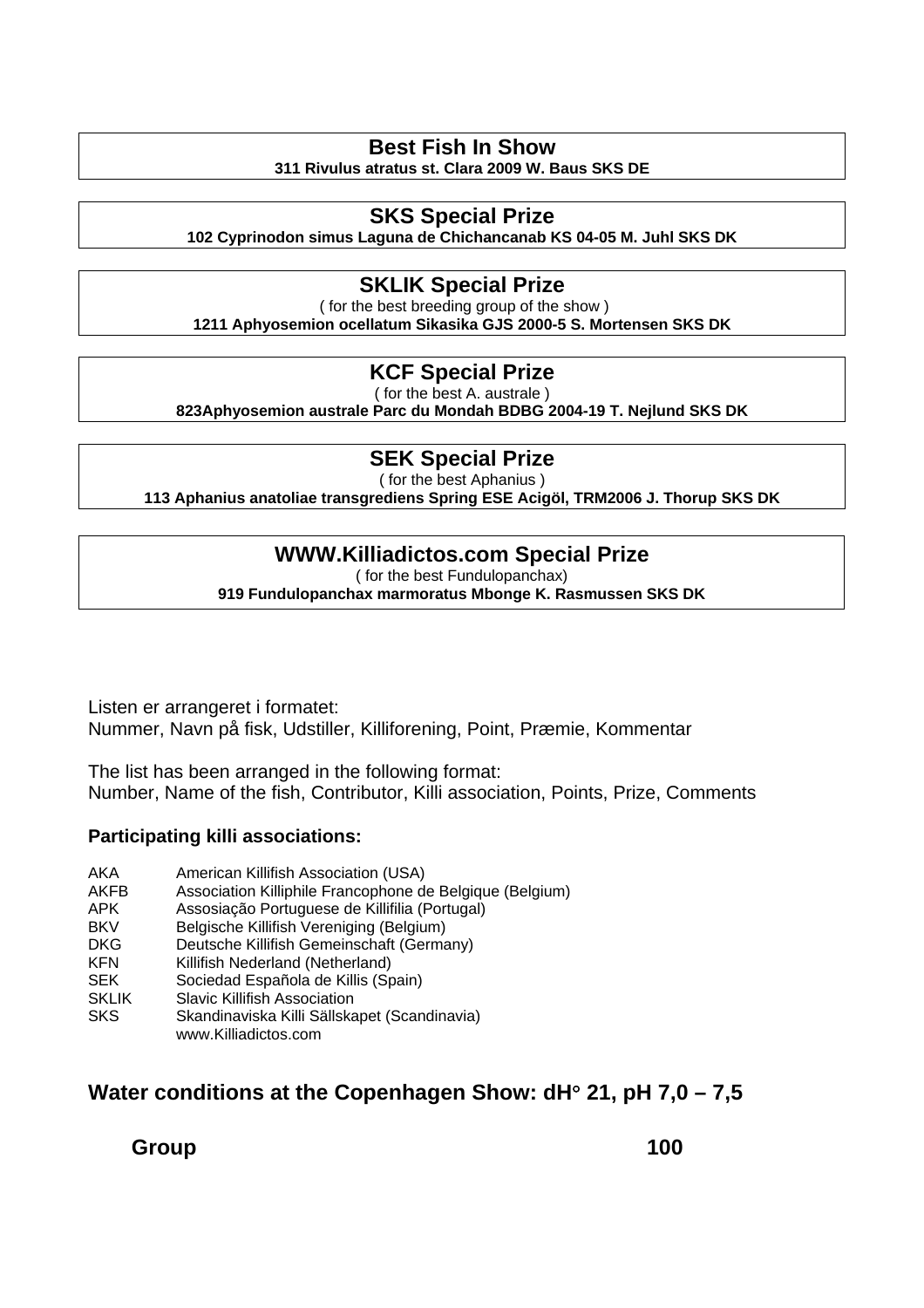| Judged by:                                                                                   | Anita Persson    | W. Baus       |   |    |                              |
|----------------------------------------------------------------------------------------------|------------------|---------------|---|----|------------------------------|
| Nr. Name                                                                                     | <b>Exhibitor</b> | <b>Killi</b>  |   |    | <b>Points Prize Comments</b> |
| 101 Cyprinodon atrorus 'Cuatro Cienegas'                                                     | M. Juhl          | <b>SKS-DK</b> | 9 |    |                              |
| 102 Cyprinodon simus 'Laguna de Chichancanab, KS 04-05'                                      | M. Juhl          | SKS-DK        | 9 | 1. | Reverse                      |
| 103 Cyprinodon hubbsi 'Lake Eustis'                                                          | M. Juhl          | <b>SKS-DK</b> | 9 |    | Reverse                      |
| 104 Fundulus julisia 'TL'                                                                    | M. Juhl          | <b>SKS-DK</b> | 8 |    |                              |
| 105 Aphanius vladykovi 'Boldaji'                                                             | H. Meeus         | BKV-B         | 7 |    |                              |
| 106 Aphanius anatoliae transgrediens 'Spring ESE Acigol, TRM 2006'                           | J. Thorup        | <b>SKS-DK</b> | 8 |    |                              |
| 107 Cyprinodon julimes 'Los Manatiales Julimes, S 07-07'                                     | M. Juhl          | <b>SKS-DK</b> | 7 |    | 1,3                          |
| 108 Aphanius anatoliae transgrediens 'Acigöl, TUBC 08-03'                                    | J. P. Campo Fort | SEK-E         | 7 |    |                              |
| 109 Aphanius anatoliae transgrediens 'Acigöl TUBC 08-03'                                     | M. Zapater       | SEK-E         |   |    |                              |
| 110 Fundulus singulatus 'Pine Lodge Creke BBMG 05'                                           | J. P. Campo Fort | SEK-E         | 8 |    |                              |
| 111 Cualac tessellatus 'Laguna Media Luna Mexico de Chichancanab, KS 04/05' J. P. Campo Fort |                  | SEK-E         | 8 |    |                              |
| 112 Aphanius isfahanensis 'Gaav Khonni Wetlands, Iran'                                       | J. P. Campo Fort | SEK-E         | 7 |    |                              |
| 113 Aphanius anatoliae transgrediens 'Spring ESE Acigol, TRM 2006'                           | J. Thorup        | <b>SKS-DK</b> | 9 | 2. |                              |
| 114 Aphanius mento 'Elbistan'                                                                | T. Nejlund       | <b>SKS-DK</b> | 9 | 3. |                              |
| Group                                                                                        | 200              |               |   |    |                              |

# *South American Annuals*  **Judged by: H. Ravn P. Uhlmann**

# **Group 300**  *Rivulus*

# **Judged by:**

| <b>Exhibitor</b> | <b>Killi</b>   | <b>Points Prize Comments</b> |
|------------------|----------------|------------------------------|
| J. Hansen        | SKS-DK         |                              |
| K. Mathiasen     | SKS-DK         | 7                            |
| K. Mathiasen     | SKS-DK         | 7                            |
| Anita Persson    | SKS-SE         | 6                            |
| M. Karlsson      | SKS-SE         | 6                            |
| M. Karlsson      | SKS-SE         | 7                            |
| M. Wacker        | SKS-SE         | 5                            |
| N. Vlasov        | <b>SKLIK-R</b> | 6                            |
|                  |                |                              |

| Judged by:                                             | H. Ravn          | P. Uhlmann    |   |    |                              |
|--------------------------------------------------------|------------------|---------------|---|----|------------------------------|
| Nr. Name                                               | <b>Exhibitor</b> | Killi         |   |    | <b>Points Prize Comments</b> |
| 201 Cynopoecilus melanotaenia 'Ruta 10 Arroyo Valizas' | M. Juhl          | SKS-DK        |   |    | Trio                         |
| 202 Austrolebias arachan 'Ruta 7 Arroyo Chuy'          | M. Juhl          | <b>SKS-DK</b> | 9 | 2. |                              |
| 203 Aphyolebias schleseri 'Rio Itaya, KCA 2008-08'     | Anita Persson    | SKS-SE        | 9 | 3. |                              |
| 204 Austrolebias juanlangi 'FRU 2005-13'               | J. Thorup        | <b>SKS-DK</b> | 8 |    |                              |
| 205 Cynopoecilus melanotaenia 'Ruta 10 Arroyo Valizas' | M. Juhl          | <b>SKS-DK</b> | 8 |    | Trio                         |
| 206 Simpsonichthys fasciatus 'Unai, NP 07-03'          | M. Wacker        | SKS-SE        | 7 |    |                              |
| 207 Aphyolebias peruensis 'Yarina Cocha'               | M. Wacker        | SKS-SE        | 7 |    | Trio                         |
| 208 Simpsonichthys fulminantis 'Guanambi, BHS 95-12'   | P. Uhlmann       | SKS-A         | 8 |    |                              |
| 209 Simpsonichthys punctulatus 'Goias, NP 2007'        | H. Wischmann     | DKG-DE        | 7 |    |                              |
| 210 Simpsonichthys fasciatus 'Unai,'                   | J. W. Hoetmer    | <b>KFN-NL</b> | 8 |    |                              |
| 211 Rachovia aff. brevis                               | J. W. Hoetmer    | <b>KFN-NL</b> | 8 |    |                              |
| 212 Gnatholebias zonatus                               | J. W. Hoetmer    | <b>KFN-NL</b> | 9 | 1. |                              |
| 213 Moema quiii 'Maldondo'                             | J. W. Hoetmer    | <b>KFN-NL</b> | 8 |    |                              |
| 214 Nematolebias papiliferus 'Inca'                    | J. Hansen        | SKS-DK        | 7 |    |                              |
| 215 Austrolebias juanlangi 'FRU 2005-13'               | J. Thorup        | <b>SKS-DK</b> | 7 |    |                              |
|                                                        |                  |               |   |    |                              |

| P. Kirchhoff  | K. Lambert     |   |                             |
|---------------|----------------|---|-----------------------------|
| Exhibitor     | Killi          |   | <b>Points Prize Comment</b> |
| J. Hansen     | SKS-DK         | 7 |                             |
| K. Mathiasen  | SKS-DK         | 7 |                             |
| K. Mathiasen  | SKS-DK         | 7 |                             |
| Anita Persson | <b>SKS-SE</b>  | 6 |                             |
| M. Karlsson   | SKS-SE         | 6 |                             |
| M. Karlsson   | SKS-SE         | 7 |                             |
| M. Wacker     | SKS-SE         | 5 |                             |
| N. Vlasov     | <b>SKLIK-R</b> | 6 |                             |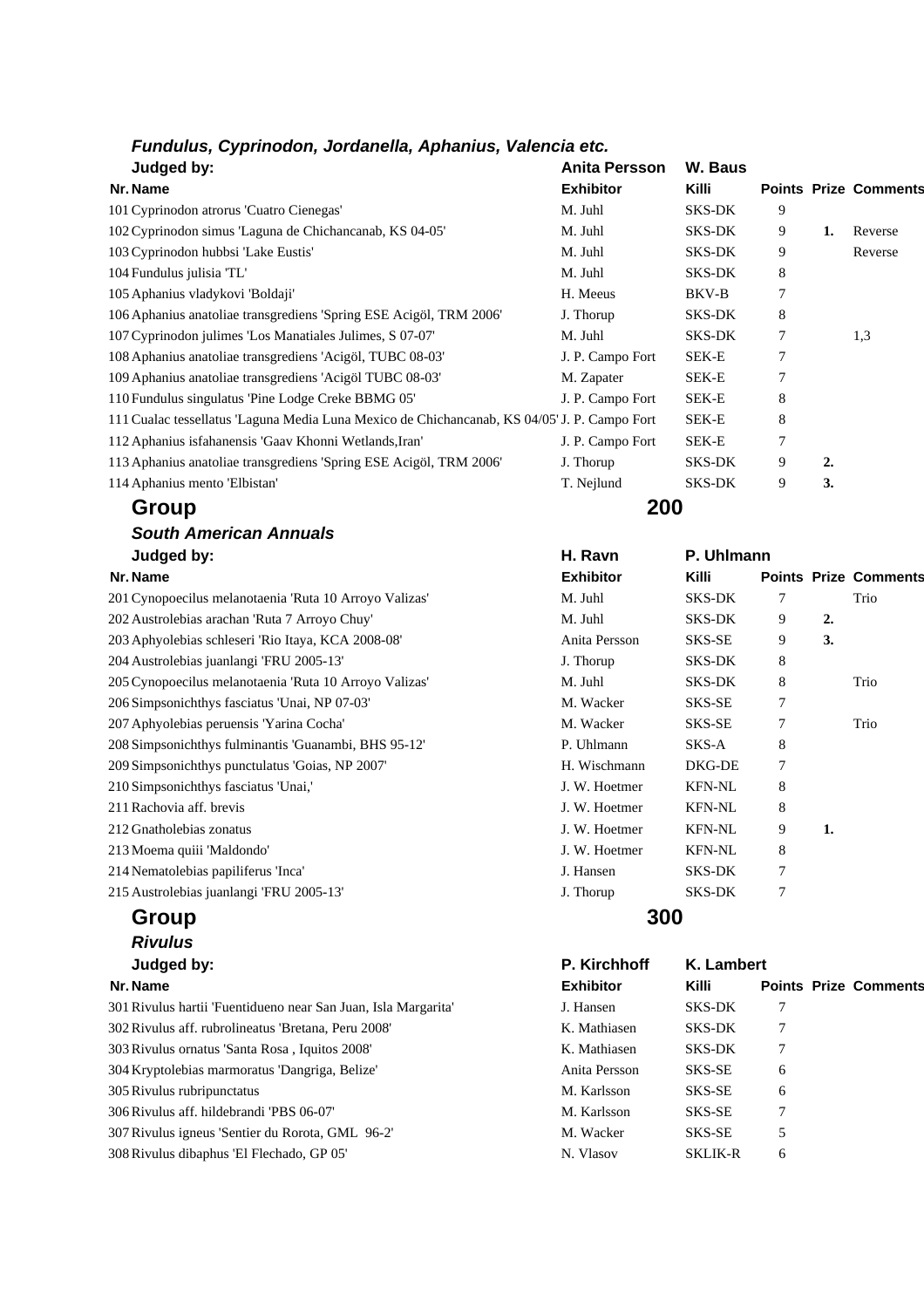| 309 Rivulus spec. aff. stagnatus 'THV 2010-8 Kilometro 88' | N. Vlasov     | <b>SKLIK-R</b> |   |    |
|------------------------------------------------------------|---------------|----------------|---|----|
| 310 Rivulus ornatus 'St. Rosa 2009'                        | W. Baus       | SKS-DE         | 8 |    |
| 311 Rivulus atratus 'St. Clara 2009'                       | W. Baus       | <b>SKS-DE</b>  | 8 | 1. |
| 312 Rivulus rectocaudatus 'Km 22, 2009'                    | W. Baus       | <b>SKS-DE</b>  | 8 | 2. |
| 313 Rivulus rubrolineatus 'Km 28/29, 2009'                 | W. Baus       | SKS-DE         | 6 |    |
| 314 Rivulus agilae 'Mata Falls, Surimame'                  | J. W. Hoetmer | <b>KFN-NL</b>  |   |    |
| 315 Rivulus agilae 'Matoury le Mirande, JRG 07'            | J. W. Hoetmer | <b>KFN-NL</b>  | 7 |    |
| 316 Rivulus agilae 'Mata Falls, Suriname'                  | W. Suijker    | <b>KFN-NL</b>  | 7 |    |
| 317 Rivulus aff. cearensis 'Acariu'                        | W. Suijker    | <b>KFN-NL</b>  | 7 |    |
| 318 Rivulus spec. 'Pan 09-24'                              | W. Suijker    | <b>KFN-NL</b>  | 8 | 3. |
|                                                            |               |                |   |    |

# **SKS - Killi Show 2011**

| Group                                    | 400          |               |   |
|------------------------------------------|--------------|---------------|---|
| 322 Rivulus rubrolineatus 'Iquitos 2008' | P. Kirchhoff | <b>SKS-DK</b> |   |
| 321 Rivulus spec. 'Panama 2006-28'       | P. Kirchhoff | SKS-DK        | 6 |
| 320 Rivulus spec. 'Panama 2006-28'       | P. Kirchhoff | SKS-DK        |   |
| 319 Rivulus spec. 'Col. 09-28'           | W. Suijker   | <b>KFN-NL</b> |   |

### *Nothobranchius, Fundulosoma & Pronothobranchius*  **Judged by: Anita Persson P. Uhlmann** *Anita Persson P. Uhlmann*

| Nr. Name                                                   | <b>Exhibitor</b>       | Killi          |                |    | <b>Points Prize Comments</b> |
|------------------------------------------------------------|------------------------|----------------|----------------|----|------------------------------|
| 401 Nothobranchius polli 'Kyembe, DRCH 2008-02'            | J. Rosenstock          | <b>SKS-DK</b>  | 9              | 2. |                              |
| 402 Nothobranchius kafuensis 'Nega Nega'                   | J. Rosenstock          | <b>SKS-DK</b>  | 8              |    |                              |
| 403 Nothobranchius cardinalis 'Lisinjiri River, TAN 97-27' | C. Westholm            | SKS-SE         | 7              |    | Trio                         |
| 404 Nothobranchius rachovii 'Beira 98'                     | C. Westholm            | SKS-SE         | 7              |    |                              |
| 405 Nothobranchius boklundi 'Luangwa Valley, ZAM 09-2'     | A. Hansen              | <b>SKS-DK</b>  | 9              | 1. |                              |
| 406 Nothobranchius boklundi 'Luangwa Valley, ZAM 09-2'     | A. Hansen              | <b>SKS-DK</b>  | 7              |    | Trio                         |
| 407 Fundulosoma thierryi 'Ada, GH 2006-5'                  | Anita Persson          | SKS-SE         | 9              |    |                              |
| 408 Nothobranchius palmqvisti 'Pangani, TZ 94-7'           | Anita Persson          | SKS-SE         | 8              |    |                              |
| 409 Nothobranchius korthausae                              | K. Rasmussen           | <b>SKS-DK</b>  | 7              |    | Trio                         |
| 410 Nothobranchius eggersi 'Red'                           | K. Rasmussen           | <b>SKS-DK</b>  | 6              |    |                              |
| 411 Nothobranchius eggersi 'Blue'                          | K. Rasmussen           | <b>SKS-DK</b>  | 7              |    | Trio                         |
| 412 Nothobranchius boklundi 'Luangwa Vally, ZAM 09-2'      | M. Axenov              | <b>SKLIK-R</b> | 8              |    |                              |
| 413 Nothobranchius kafuensis 'Lukanga Swamp, ZAM 08-2'     | T. V. Eecke            | <b>BKV-B</b>   | 7              |    |                              |
| 414 Nothobranchius melanospilus 'Lukwale River, TZHK 09-3' | T. V. Eecke            | BKV-B          | 7              |    |                              |
| 415 Nothobranchius seegersi 'Mkola, TZ 2008-12'            | T. V. Eecke            | <b>BKV-B</b>   | $\overline{7}$ |    |                              |
| 416 Nothobranchius boklundi 'Luangwa Vally, ZAM 09-2'      | T. V. Eecke            | BKV-B          | 8              |    |                              |
| 417 Nothobranchius steinforti 'Kimamba, TZ 76-4'           | T. V. Eecke            | BKV-B          | 8              |    |                              |
| 418 Nothobranchius luekei 'Mbezi River, TZHK 09-4'         | T. V. Eecke            | <b>BKV-B</b>   | 9              | 3. |                              |
| 419 Nothobranchius rachovii 'Beira'                        | J. W. Hoetmer          | <b>KFN-NL</b>  | 8              |    |                              |
| 420 Nothobranchius foerschi 'Soga'                         | J. W. Hoetmer          | <b>KFN-NL</b>  | 8              |    |                              |
| 421 Nothobranchius ugandensis 'UGN 09-19'                  | J. W. Hoetmer          | <b>KFN-NL</b>  | 7              |    |                              |
| 422 Nothobranchius kafuensis 'Lukanga Swamp, ZAM 08-2'     | J. Rosenstock          | <b>SKS-DK</b>  | 7              |    |                              |
| 423 Nothobranchius korthausae 'Mafia Island TZN 08-2'      | R. Knutsson            | SKS-SE         | 7              |    |                              |
| Group                                                      | 500                    |                |                |    |                              |
| <b>Aplochelius, Epiplatys &amp; Pachypanchax</b>           |                        |                |                |    |                              |
| Judged by:                                                 | G. Schonewille W. Baus |                |                |    |                              |

**Nr. Name Nr. Name Exhibitor Killi Points Prize Comments**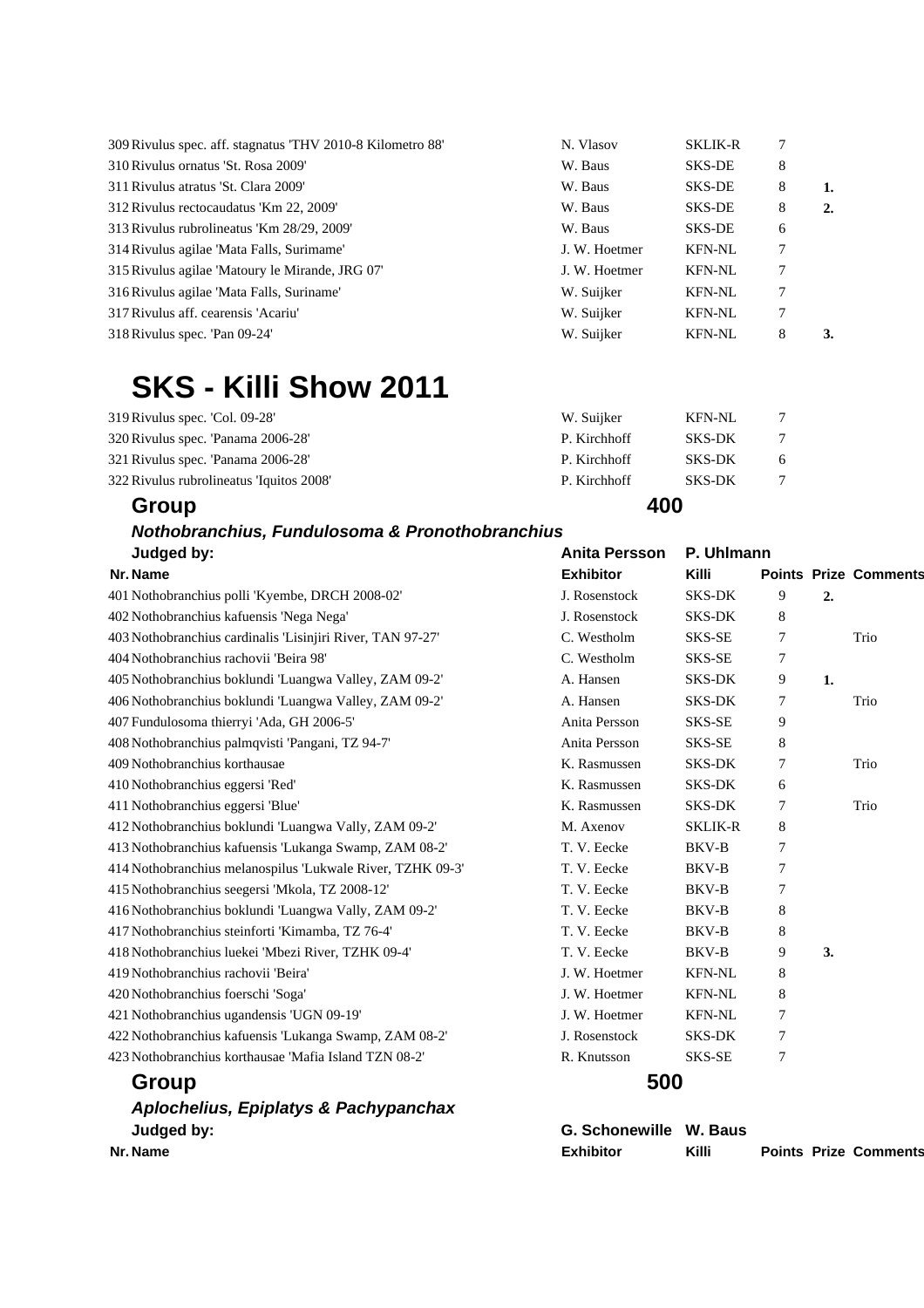| Group                                             | 600           |                |   |    |      |
|---------------------------------------------------|---------------|----------------|---|----|------|
| 512 Epiplatys dayi werneri 'Kottawa Forest'       | P. Kirchhoff  | SKS-DK         | 8 |    |      |
| 511 Epiplatys huberi 'Douengui, GJS 2000-22'      | J. W. Hoetmer | <b>KFN-NL</b>  | 7 |    |      |
| 510 Epiplatys annulatus                           | G. Lützen     | SKS-DK         | 7 |    |      |
| 509 Epiplatys infrafasciatus 'Miles Four, JVC 05' | J. Knol       | <b>KFN-NL</b>  | 9 | 2. |      |
| 508 Epiplatys spec. 'Sindara, GBH 01-24'          | H. Ott        | DKG-DE         | 9 | 1. |      |
| 507 Epiplatys grahami 'Bisun, GEMCH 06-4'         | H. Ott        | DKG-DE         | 7 |    |      |
| 506 Epiplatys roloffi 'Kolahu, RL99'              | H. Ott        | DKG-DE         | 8 |    | Trio |
| 505 Epiplatys annulatus                           | H. Wischmann  | DKG-DE         | 7 |    | Trio |
| 504 Epiplatys spec. 'Lake Fwa'                    | N. Vlasov     | <b>SKLIK-R</b> | 8 |    |      |
| 503 Aplocheilus blockii 'Alappuzha'               | J. Thorup     | SKS-DK         | 8 |    |      |
| 502 Aplocheilus blockii 'Alappuzha'               | O. Bangsmark  | SKS-DK         | 7 |    | F1   |
| 501 Aplocheilus lineatus 'Gold'                   | L.O. Arvids   | SKS-SE         | 9 | 3. |      |

# *Aphyosemion 1 (Chromaphyosemion, Diapteron, Kathetys)*

| Judged by:                                                  | K. Pedersen      | J. Iwersen    |   |    |                              |  |
|-------------------------------------------------------------|------------------|---------------|---|----|------------------------------|--|
| Nr. Name                                                    | <b>Exhibitor</b> | Killi         |   |    | <b>Points Prize Comments</b> |  |
| 601 Chromaphyosemion bitaeniatum 'Ijebu Ode'                | P. Castello      | APK-P         | 8 |    |                              |  |
| 602 Diapteron georgiae 'LEC 93-2'                           | A. Hansen        | <b>SKS-DK</b> | 9 | 2. |                              |  |
| 603 Chromaphyosemion bitaeniatum 'Ijebu Ode'                | Anita Persson    | SKS-SE        | 8 |    |                              |  |
| 604 Chromaphyosemion melinoeides 'KEK 98-10'                | Anita Persson    | SKS-SE        | 8 |    |                              |  |
| 605 Chromaphyosemion volcanum 'Mbongé'                      | Anita Persson    | SKS-SE        | 8 |    |                              |  |
| 606 Chromaphyosemion bitaeniatum 'Ijebu Ode'                | S. Mortensen     | <b>SKS-DK</b> | 8 | 3. |                              |  |
| 607 Chromaphyosemion bitaeniatum 'Lagos'                    | S. Mortensen     | <b>SKS-DK</b> | 9 | 1. |                              |  |
| 608 Aphyosemion exiguum 'Gouekamg 1 JVC 08'                 | J. Knol          | <b>KFN-NL</b> | 7 |    |                              |  |
| 609 Aphyosemion elberti 'Mali Mombal, JVC 08'               | J. Knol          | <b>KFN-NL</b> | 8 |    |                              |  |
| 610 Aphyosemion elberti 'Ndokayo, JVC 08'                   | J. Knol          | <b>KFN-NL</b> | 7 |    |                              |  |
| 611 Aphyosemion bamilekorum 'JVC 05'                        | J. Knol          | <b>KFN-NL</b> | 7 |    |                              |  |
| 612 Chromaphyosemion melanogaster 'Lobe, JVC 08'            | J. Knol          | <b>KFN-NL</b> | 8 |    |                              |  |
| 613 Aphyosemion dargei 'Mbam River ferry'                   | J. van Eck       | <b>KFN-NL</b> | 8 |    |                              |  |
| 614 Aphyosemion exiguum 'GKCAR 90-8'                        | J. van Eck       | <b>KFN-NL</b> | 8 |    |                              |  |
| 615 Aphyosemion exiguum 'Gouekamg 1, JVC 08'                | J. van Eck       | <b>KFN-NL</b> | 7 |    |                              |  |
| 616 Chromaphyosemion bitaeniatum 'Lagos'                    | J. W. Hoetmer    | <b>KFN-NL</b> | 8 |    |                              |  |
| 617 Chromaphyosemion loennbergii '32 km east Kribi, JVC 08' | W. Suijker       | <b>KFN-NL</b> | 7 |    |                              |  |
| 618 Chromaphyosemion volcanum 'Miles Four, JVC 05'          | W. Suijker       | <b>KFN-NL</b> | 7 |    |                              |  |
| 619 Chromaphyosemion splendopleure                          | P. Olsen         | <b>SKS-DK</b> | 7 |    |                              |  |
| 620 Chromaphyosemion splendopleure                          | P. Olsen         | <b>SKS-DK</b> | 7 |    |                              |  |
| 621 Chromaphyosemion loennbergii '47 km Bridge to Akok'     | T. Nejlund       | <b>SKS-DK</b> | 7 |    |                              |  |
| 622 Chromaphyosemion splendopleure                          | H. Ravn          | <b>SKS-DK</b> | 5 |    |                              |  |
| Group                                                       | 700              |               |   |    |                              |  |

| Aphyosemion 2 (Aphyosemion, Archiaphyosemion, Scriptaphyosemion) |                  |               |   |    |                              |
|------------------------------------------------------------------|------------------|---------------|---|----|------------------------------|
| Judged by:                                                       | P. Kirchhoff     | H. Ravn       |   |    |                              |
| Nr. Name                                                         | <b>Exhibitor</b> | <b>Killi</b>  |   |    | <b>Points Prize Comments</b> |
| 701 Nimbapanchax cf. viridis 'GM 09-4'                           | O. Bangsmark     | <b>SKS-DK</b> |   |    | Trio                         |
| 702 Scriptaphyosemion bertholdi 'Victoria, SL 93-51'             | O. Bangsmark     | <b>SKS-DK</b> | 7 |    | Trio                         |
| 703 Scriptaphyosemion geryi 'Abuko'                              | O. Bangsmark     | <b>SKS-DK</b> | 8 | 2. |                              |
| 704 Scriptaphyosemion guignardi 'Banfora'                        | O. Bangsmark     | <b>SKS-DK</b> | 7 |    |                              |
| 705 Scriptaphyosemion guignardi 'Banfora'                        | O. Bangsmark     | <b>SKS-DK</b> | 7 |    |                              |
| 706 Aphyosemion cf. decorsei 'Lobaye'                            | M. Karlsson      | SKS-SE        | 6 |    |                              |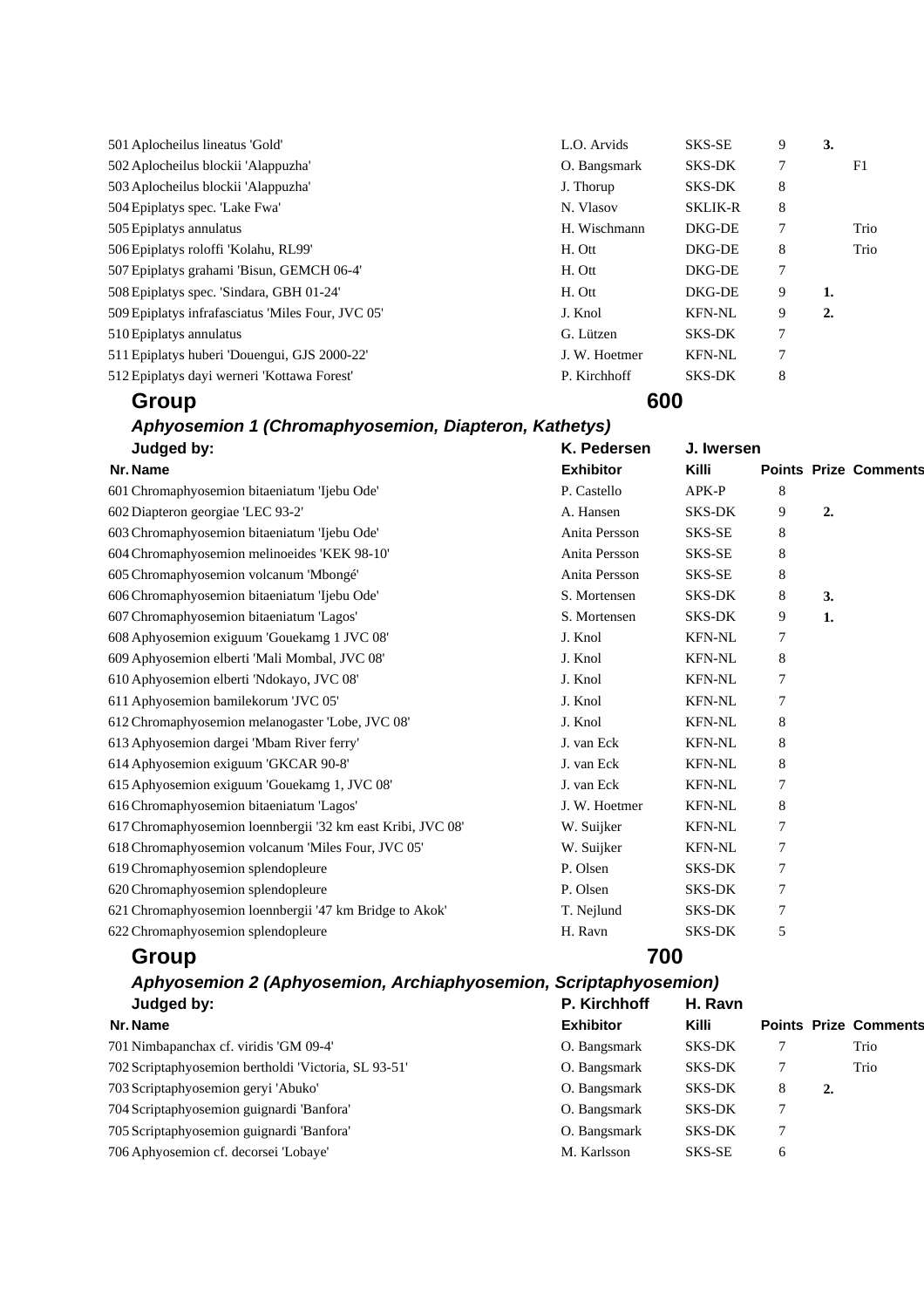| 713 Aphyosemion spec. 'Oyo, RPC 91-8'                   | T. Nejlund    | <b>SKS-DK</b> | 8 | 3. |      |
|---------------------------------------------------------|---------------|---------------|---|----|------|
| 712 Aphyosemion lamberti 'BSWG 07-9'                    | J. W. Hoetmer | <b>KFN-NL</b> | 7 |    |      |
| 711 Scriptaphyosemion bertholdi 'Victoria, SL 93-51'    | O. Bangsmark  | <b>SKS-DK</b> |   |    | Trio |
| 710 Scriptaphyosemion chaytori 'Kamabai, SL 93-34'      | T. Milkuhn    | DKG-DE        |   |    |      |
| 709 Scriptaphyosemion geryi 'Sud Gaoual, GCLR 06-12'    | T. Milkuhn    | DKG-DE        | 8 |    |      |
| 708 Archiaphyosemion guineense 'Lenghe-Curoh, SL 93-37' | T. Milkuhn    | DKG-DE        |   |    |      |
| 707 Aphyosemion schioetzi "Z 91-1"                      | M. Karlsson   | SKS-SE        |   |    |      |
|                                                         |               |               |   |    |      |

### *Aphyosemion 3 (Mesoaphyosemion)*  **Judged by:**

# **Group 900**  *Fundulopanchax*

# **Judged by:**

| Group<br>800                                        |               |               |   |    |      |
|-----------------------------------------------------|---------------|---------------|---|----|------|
| Aphyosemion spec. 'Oyo, RPC 91-8'                   | T. Nejlund    | <b>SKS-DK</b> | 8 | 3. |      |
| Aphyosemion lamberti 'BSWG 07-9'                    | J. W. Hoetmer | <b>KFN-NL</b> | 7 |    |      |
| Scriptaphyosemion bertholdi 'Victoria, SL 93-51'    | O. Bangsmark  | <b>SKS-DK</b> |   |    | Trio |
| Scriptaphyosemion chaytori 'Kamabai, SL 93-34'      | T. Milkuhn    | DKG-DE        | 7 |    |      |
| Scriptaphyosemion geryi 'Sud Gaoual, GCLR 06-12'    | T. Milkuhn    | DKG-DE        | 8 |    |      |
| Archiaphyosemion guineense 'Lenghe-Curoh, SL 93-37' | T. Milkuhn    | DKG-DE        | 7 |    |      |
| Aphyosemion schioetzi 'Z 91-1'                      | M. Karlsson   | SKS-SE        |   |    |      |

| Judged by:                                              | J. Iwersen          | K. Pedersen   |                  |    |                              |
|---------------------------------------------------------|---------------------|---------------|------------------|----|------------------------------|
| Nr. Name                                                | <b>Exhibitor</b>    | Killi         |                  |    | <b>Points Prize Comments</b> |
| 801 Aphyosemion striatum 'GLV 94-02'                    | J. P. Vandersmissen | <b>AKFB-B</b> | 6                |    |                              |
| 802 Aphyosemion striatum 'Moyoko, GJS 2000-32'          | K. Mathiasen        | <b>SKS-DK</b> | 6                |    |                              |
| 803 Aphyosemion aff. pascheni 'Mougue, ABL 08-200'      | K. Mathiasen        | <b>SKS-DK</b> | 5                |    |                              |
| 804 Aphyosemion ogoense                                 | K. Mathiasen        | <b>SKS-DK</b> | 5                |    |                              |
| 805 Aphyosemion campomaanense 'ABK 07-181'              | M. Carlsson         | SKS-SE        | 8                |    |                              |
| 806 Aphyosemion exigoideum 'Mandilou, GEM 2006-6'       | M. Carlsson         | SKS-SE        | 8                |    |                              |
| 807 Aphyosemion gabunense 'GBG 93-30'                   | Anita Persson       | SKS-SE        | 7                |    |                              |
| 808 Aphyosemion hera 'Bengui 1-2, GJS 2000-29'          | Anita Persson       | SKS-SE        | 8                |    |                              |
| 809 Aphyosemion marginatum 'Bengui 1-2, GJS 2000-29'    | Alf Persson         | SKS-SE        | 6                |    |                              |
| 810 Aphyosemion pascheni pascheni 'Bidou 1, ADK 09-293' | Anita Persson       | SKS-SE        | 8                | 3. |                              |
| 811 Aphyosemion striatum 'Moyoko, GJS 2000-32'          | K. Rasmussen        | <b>SKS-DK</b> | 8                |    |                              |
| 812 Aphyosemion striatum 'Moyoko, GJS 2000-32'          | K. Rasmussen        | SKS-DK        | 8                |    |                              |
| 813 Aphyosemion marginatum 'Bengui 1-2, GJS 2000-29'    | K. Rasmussen        | <b>SKS-DK</b> | 7                |    |                              |
| 814 Aphyosemion ocellatum 'Sikasika, GJS 2000-5'        | S. Mortensen        | <b>SKS-DK</b> | 8                |    |                              |
| 815 Aphyosemion gabunense 'GBG 93-30'                   | H. Ott              | DKG-DE        | 7                |    |                              |
| 816 Aphyosemion edeanum 'Pama, ADK 10-323'              | H. Ott              | DKG-DE        | 7                |    |                              |
| 817 Aphyosemion primigenium                             | J. Knol             | <b>KFN-NL</b> | 7                |    |                              |
| 818 Aphyosemion coeleste 'RPC 5 Titi'                   | J. van Eck          | <b>KFN-NL</b> | 7                |    |                              |
| 819 Aphyosemion ogoense ottogartneri 'Lutete'           | J. van Eck          | <b>KFN-NL</b> | 8                |    |                              |
| 820 Aphyosemion raddai 'Boumneybel'                     | J. van Eck          | <b>KFN-NL</b> | $\boldsymbol{0}$ |    | Withdrawn                    |
| 821 Aphyosemion aff. amoenum 'Bodi'                     | J. van Eck          | <b>KFN-NL</b> | 7                |    |                              |
| 822 Aphyosemion aff. pascheni 'Mougue, ABL 08-200'      | J. W. Hoetmer       | <b>KFN-NL</b> | 7                |    |                              |
| 823 Aphyosemion australe 'Parc du Mondah, bdbg 2004-19' | T. Nejlund          | <b>SKS-DK</b> | 7                |    |                              |
| 824 Aphyosemion aff. celiae 'Makanje Plantation'        | T. Nejlund          | <b>SKS-DK</b> | 7                |    |                              |
| 825 Aphyosemion citrineipinnis 'Masika, GJS 00-03'      | T. Nejlund          | <b>SKS-DK</b> | 8                | 2. |                              |
| 826 Aphyosemion coeleste 'Malinga, GJS 2000-14'         | T. Nejlund          | <b>SKS-DK</b> | 8                | 1. |                              |
| 827 Aphyosemion tirbaki 'BSV 97-8'                      | T. Nejlund          | SKS-DK        | 7                |    |                              |
| 828 Aphyosemion striatum 'Moyoko, GJS 2000-32'          | T. Nejlund          | SKS-DK        | 8                |    |                              |
|                                                         |                     |               |                  |    |                              |

| Judged by:                              | J. Knol                    | T. Nejlund |   |  |                              |  |
|-----------------------------------------|----------------------------|------------|---|--|------------------------------|--|
| Nr. Name                                | <b>Exhibitor</b>           | Killi      |   |  | <b>Points Prize Comments</b> |  |
| 901 Fundulopanchax filamentosus 'Lagos' | J. P. Vandersmissen AKFB-B |            | 6 |  |                              |  |
| 902 Fundulopanchax gardneri             | L.O. Arvids                | SKS-SE     | 6 |  |                              |  |
| 903 Fundulopanchax scheeli              | P. Hansen                  | SKS-DK     | 7 |  |                              |  |
| 904 Fundulopanchax scheeli              | P. Hansen                  | SKS-DK     | 7 |  |                              |  |
| 905 Fundulopanchax nigerianus 'P 82'    | E. Madsen                  | SKS-DK     |   |  | Trio                         |  |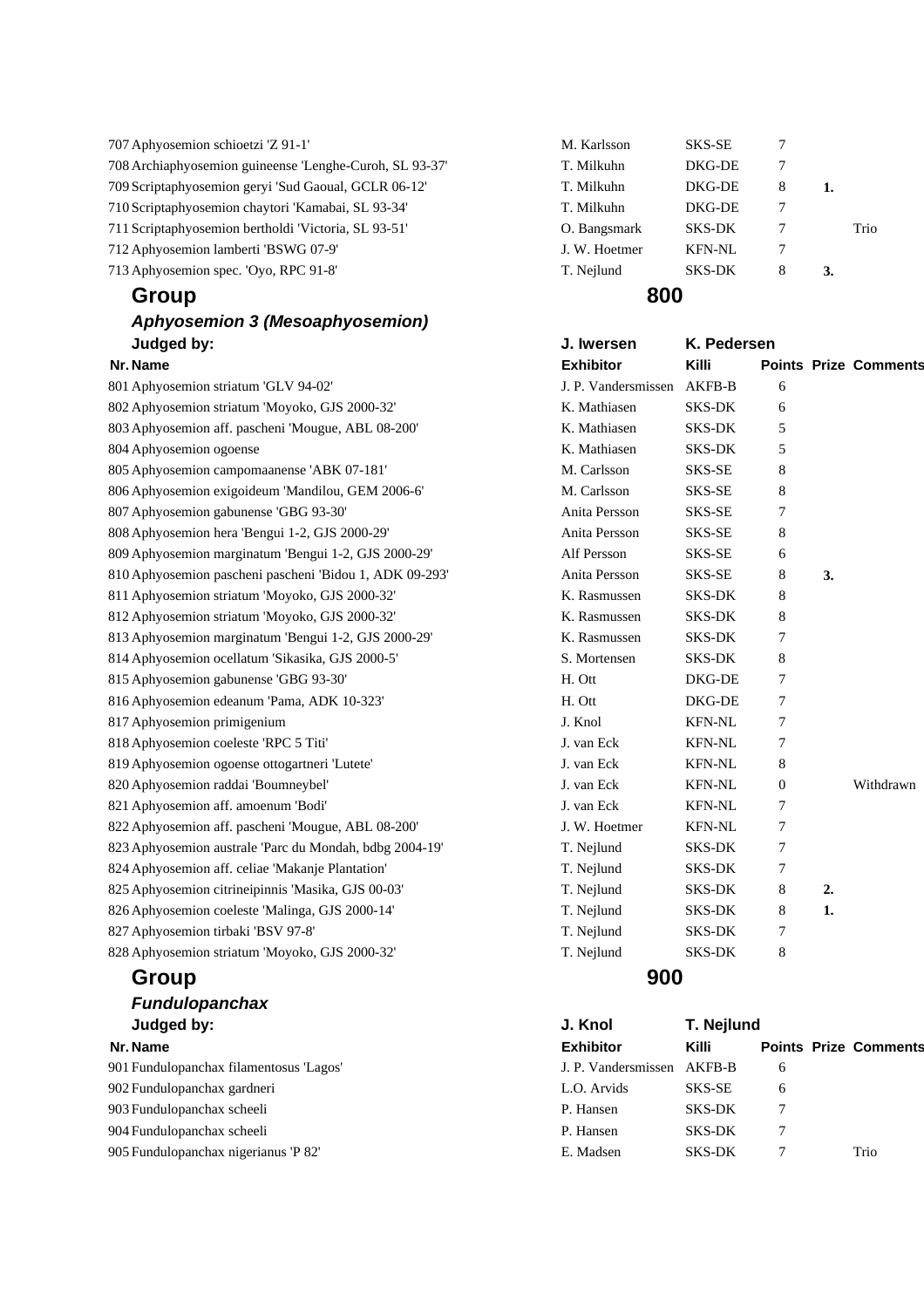### **Group 1000**

### *Lampeyes and other*  **Judged by:**

| 1001 Lacustricola pumilus 'Burundi, CI 2008'      | Anita Persson | SKS-SE        | 9 |    |
|---------------------------------------------------|---------------|---------------|---|----|
| 1002 Oryzias nebulosus                            | Anita Persson | SKS-SE        |   |    |
| 1003 Oryzias sarasinorum                          | Anita Persson | SKS-SE        | 7 |    |
| 1004 Oryzias spec. nanning 'Nanwu Road, ZYL 2005' | Anita Persson | SKS-SE        | 7 |    |
| 1005 Poropanchax macrophthalmus                   | P. Uhlmann    | SKS-A         | 7 |    |
| 1006 Oryzias woworae 'Muna'                       | P. Uhlmann    | SKS-A         | 8 |    |
| 1007 Oryzias cf. woworae 'Sulawesi'               | P. Uhlmann    | SKS-A         | 8 | 3. |
| 1008 Hypsopanchax modestus                        | J. W. Hoetmer | <b>KFN-NL</b> | 8 |    |
| 1009 Oryzias nebulosus                            | Anita Persson | <b>SKS-SE</b> | 9 | 2. |

# **Group 1100** *Breeding class, annuals*  **Judged by:**

| 1101 Nothobranchius hassoni 'Bukeya, DRCH 2008-10'              | J. Rosenstock | <b>SKS-DK</b>  | 8 |      |
|-----------------------------------------------------------------|---------------|----------------|---|------|
| 1102 Austrolebias charrua 'Ruta 19 San Luis'                    | M. Juhl       | <b>SKS-DK</b>  | 9 | 3.   |
| 1103 Nothobranchius annectens 'Ruru River, TAN 09-5'            | M. Carlsson   | SKS-SE         |   | 8 pc |
| 1104 Nothobranchius rachovii 'Beira 98'                         | M. Carlsson   | SKS-SE         | 8 |      |
| 1105 Fundulopanchax gardneri mamfense 'Mfuni, CSK 95-5'         | Anita Persson | SKS-SE         |   |      |
| 1106 Fundulopanchax gardneri ssp. 'Akwen, BLLMC 2005-2'         | Anita Persson | SKS-SE         | 8 |      |
| 1107 Fundulopanchax gardneri 'Gold'                             | K. Rasmussen  | <b>SKS-DK</b>  | 8 |      |
| 1108 Nothobranchius guentheri                                   | K. Rasmussen  | <b>SKS-DK</b>  | 7 |      |
| 1109 Nothobranchius cardinalis 'Mbwemkuru River, KTZ 85-28'     | K. Rasmussen  | <b>SKS-DK</b>  | 7 |      |
| 1110 Nothobranchius cardinalis 'Mbwemkuru River, KTZ 85-28'     | K. Rasmussen  | <b>SKS-DK</b>  | 7 |      |
| 1111 Nothobranchius rubroreticulatus 'Zakouma National Park, TD | M. Axenov     | <b>SKLIK-R</b> | 8 |      |
| 1112 Fundulopanchax gardneri nigerianus 'Gold'                  | S. Torgashev  | <b>SKLIK-R</b> | 7 |      |
| 1113 Callopanchax toddi 'Takhori, GM 97-26'                     | T. Milkuhn    | DKG-DE         | 9 | 1.   |

| 906 Fundulopanchax gardneri 'Gold'                | E. Madsen     | <b>SKS-DK</b> | 7 |                  | Trio |
|---------------------------------------------------|---------------|---------------|---|------------------|------|
| 907 Fundulopanchax scheeli                        | E. Madsen     | SKS-DK        | 8 |                  | Trio |
| 908 Fundulopanchax walkeri 'Abidjan'              | E. Madsen     | SKS-DK        | 7 |                  | Trio |
| 909 Fundulopanchax filamentosus 'Ijebu Ode'       | Alf Persson   | SKS-SE        | 8 |                  |      |
| 910 Fundulopanchax gardneri gardneri 'Udi-Berge'  | M. Carlsson   | SKS-SE        | 7 |                  |      |
| 911 Fundulopanchax mirabilis intermittens 'Bayok' | M. Carlsson   | SKS-SE        | 6 |                  |      |
| 912 Fundulopanchax sjoestedti                     | M. Carlsson   | SKS-SE        | 8 |                  |      |
| 913 Fundulopanchax amieti 'C 89-31'               | Anita Persson | SKS-SE        | 7 |                  |      |
| 914 Fundulopanchax marmoratus 'Mbonge'            | Anita Persson | SKS-SE        | 9 | $\overline{2}$ . |      |
| 915 Fundulopanchax gardneri gardneri 'Nsukka'     | Anita Persson | SKS-SE        | 8 | 3.               |      |
| 916 Fundulopanchax nigerianus 'Misaje'            | Anita Persson | SKS-SE        | 8 |                  |      |
| 917 Fundulopanchax gardneri 'Gold'                | K. Rasmussen  | <b>SKS-DK</b> | 8 |                  |      |
| 918 Fundulopanchax gardneri 'Gold'                | K. Rasmussen  | <b>SKS-DK</b> | 7 |                  |      |
| 919 Fundulopanchax marmoratus 'Mbonge'            | K. Rasmussen  | SKS-DK        | 9 | 1.               |      |
| 920 Fundulopanchax mirabilis moensis 'Bator'      | J. van Eck    | <b>KFN-NL</b> | 7 |                  | F1   |
| 921 Fundulopanchax spec. 'GS 2'                   | M. Karlsson   | SKS-SE        | 7 |                  |      |
| 922 Fundulopanchax scheeli                        | M. Karlsson   | SKS-SE        | 8 |                  | Trio |
| 923 Fundulopanchax nigerianus 'Innidere'          | J. W. Hoetmer | <b>KFN-NL</b> | 7 |                  |      |

| Judged by:                                       | J. Knol          | M. Juhl       |   |    |                              |
|--------------------------------------------------|------------------|---------------|---|----|------------------------------|
| Nr. Name                                         | <b>Exhibitor</b> | <b>Killi</b>  |   |    | <b>Points Prize Comments</b> |
| 001 Lacustricola pumilus 'Burundi, CI 2008'      | Anita Persson    | SKS-SE        | 9 | 1. |                              |
| 002 Oryzias nebulosus                            | Anita Persson    | SKS-SE        | 7 |    |                              |
| 003 Oryzias sarasinorum                          | Anita Persson    | SKS-SE        |   |    |                              |
| 004 Oryzias spec. nanning 'Nanwu Road, ZYL 2005' | Anita Persson    | SKS-SE        | 7 |    |                              |
| 005 Poropanchax macrophthalmus                   | P. Uhlmann       | SKS-A         | 7 |    |                              |
| 006 Oryzias woworae 'Muna'                       | P. Uhlmann       | SKS-A         | 8 |    |                              |
| 007 Oryzias cf. woworae 'Sulawesi'               | P. Uhlmann       | SKS-A         | 8 | 3. |                              |
| 008 Hypsopanchax modestus                        | J. W. Hoetmer    | <b>KFN-NL</b> | 8 |    |                              |
| 009 Oryzias nebulosus                            | Anita Persson    | SKS-SE        | 9 | 2. |                              |
|                                                  |                  |               |   |    |                              |

| Judged by:                                                     | J. Thorup        | T. Nejlund     |   |    |                              |
|----------------------------------------------------------------|------------------|----------------|---|----|------------------------------|
| Nr. Name                                                       | <b>Exhibitor</b> | <b>Killi</b>   |   |    | <b>Points Prize Comments</b> |
| 101 Nothobranchius hassoni 'Bukeya, DRCH 2008-10'              | J. Rosenstock    | SKS-DK         | 8 |    |                              |
| 102 Austrolebias charrua 'Ruta 19 San Luis'                    | M. Juhl          | <b>SKS-DK</b>  | 9 | 3. |                              |
| 103 Nothobranchius annectens 'Ruru River, TAN 09-5'            | M. Carlsson      | SKS-SE         | 7 |    | 8 pc                         |
| 104 Nothobranchius rachovii 'Beira 98'                         | M. Carlsson      | SKS-SE         | 8 |    |                              |
| 105 Fundulopanchax gardneri mamfense 'Mfuni, CSK 95-5'         | Anita Persson    | SKS-SE         | 7 |    |                              |
| 106 Fundulopanchax gardneri ssp. 'Akwen, BLLMC 2005-2'         | Anita Persson    | SKS-SE         | 8 |    |                              |
| 107 Fundulopanchax gardneri 'Gold'                             | K. Rasmussen     | <b>SKS-DK</b>  | 8 |    |                              |
| 108 Nothobranchius guentheri                                   | K. Rasmussen     | <b>SKS-DK</b>  | 7 |    |                              |
| 109 Nothobranchius cardinalis 'Mbwemkuru River, KTZ 85-28'     | K. Rasmussen     | <b>SKS-DK</b>  |   |    |                              |
| 110 Nothobranchius cardinalis 'Mbwemkuru River, KTZ 85-28'     | K. Rasmussen     | <b>SKS-DK</b>  |   |    |                              |
| 111 Nothobranchius rubroreticulatus 'Zakouma National Park, TD | M. Axenov        | <b>SKLIK-R</b> | 8 |    |                              |
| 112 Fundulopanchax gardneri nigerianus 'Gold'                  | S. Torgashev     | <b>SKLIK-R</b> | 7 |    |                              |
| 113 Callopanchax toddi 'Takhori, GM 97-26'                     | T. Milkuhn       | DKG-DE         | 9 | 1. |                              |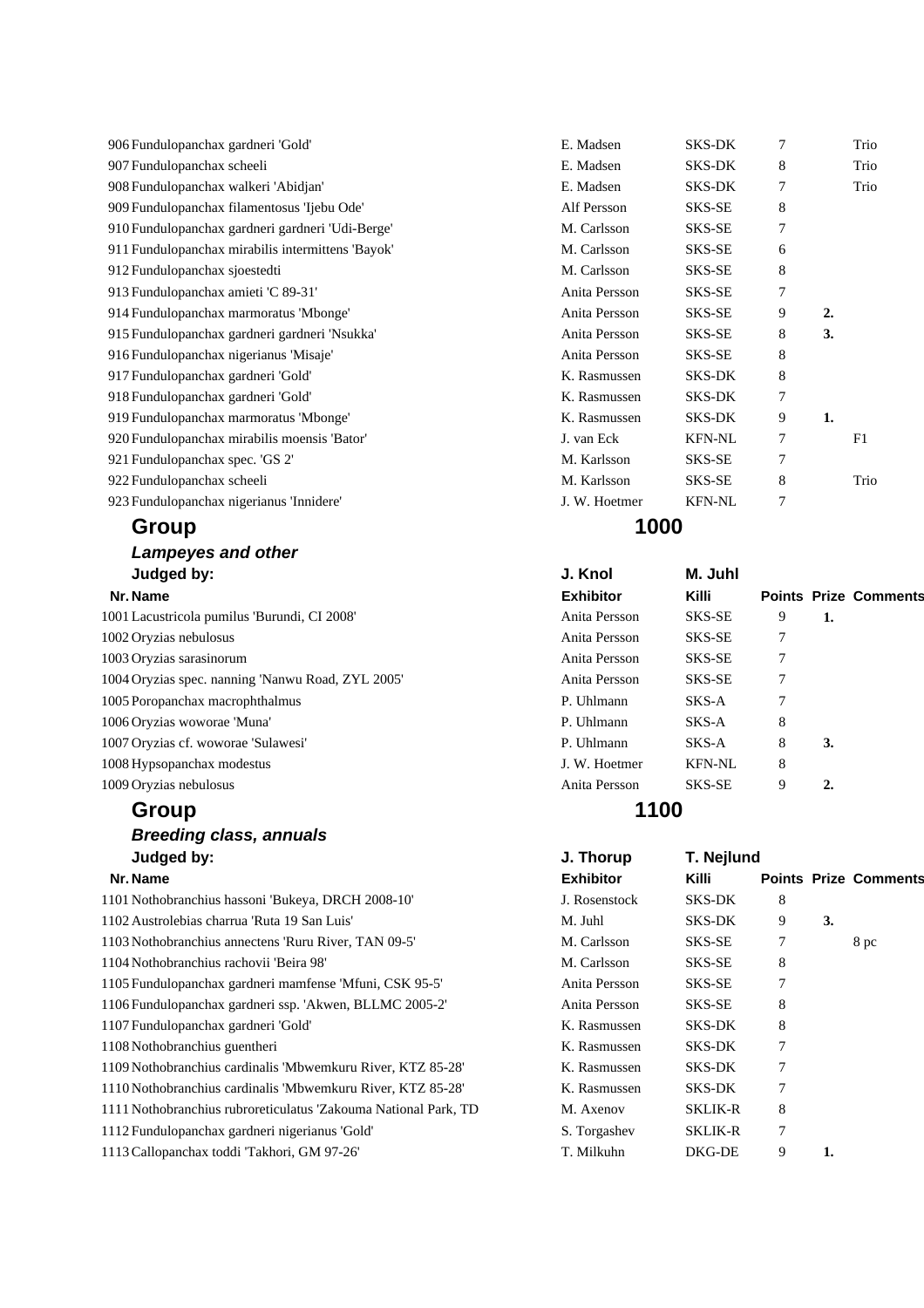| 1114 Austrolebias apaii 'Villa Soriano'                      | P. Uhlmann       | SKS-A         | 9 | 2. |                              |
|--------------------------------------------------------------|------------------|---------------|---|----|------------------------------|
| 1115 Nothobranchius rachovii 'Beira'                         | J. W. Hoetmer    | <b>KFN-NL</b> | 7 |    |                              |
| Group                                                        | 1200             |               |   |    |                              |
| <b>Breeding class, other</b>                                 |                  |               |   |    |                              |
| Judged by:                                                   | J. Thorup        | J. v. Eck     |   |    |                              |
| Nr. Name                                                     | <b>Exhibitor</b> | Killi         |   |    | <b>Points Prize Comments</b> |
| 1201 Aphyosemion striatum                                    | J. Rosenstock    | <b>SKS-DK</b> | 7 |    |                              |
| 1202 Aphyosemion marginatum 'Bengui 1-2, GJS 2000-29'        | K. Mathiasen     | <b>SKS-DK</b> | 7 |    |                              |
| 1203 Oryzias woworae                                         | K. Mathiasen     | <b>SKS-DK</b> | 8 |    |                              |
| 1204 Nimbapanchax petersi 'Banco Park'                       | O. Bangsmark     | <b>SKS-DK</b> | 8 |    |                              |
| 1205 Nimbapanchax petersi 'Banco Park'                       | O. Bangsmark     | <b>SKS-DK</b> | 8 |    |                              |
| 1206 Chromaphyosemion riggenbachi 'ABC 05-19'                | Anita Persson    | SKS-SE        | 8 |    |                              |
| 1207 Epiplatys annulatus                                     | Anita Persson    | SKS-SE        | 8 |    |                              |
| 1208 Epiplatys singa 'Cap Esterias, GJS 00-32'               | Anita Persson    | SKS-SE        | 8 |    |                              |
| 1209 Lacustricola bukobanus 'Mityana, UGJ 99-17'             | Anita Persson    | SKS-SE        | 8 |    |                              |
| 1210 Aphyosemion striatum 'Moyoko, GJS 2000-32'              | K. Rasmussen     | <b>SKS-DK</b> | 8 |    |                              |
| 1211 Aphyosemion ocellatum 'Sikasika, GJS 2000-5'            | S. Mortensen     | <b>SKS-DK</b> | 9 | 1. |                              |
| 1212 Chromaphyosemion bitaeniatum 'Ijebu Ode'                | K. Sørensen      | <b>SKS-DK</b> | 8 |    |                              |
| 1213 Chromaphyosemion bitaeniatum 'Lagos'                    | K. Sørensen      | <b>SKS-DK</b> | 9 |    |                              |
| 1214 Scriptaphyosemion etzeli                                | K. Sørensen      | <b>SKS-DK</b> | 8 |    |                              |
| 1215 Oryzias woworae 'Muna'                                  | P. Uhlmann       | SKS-A         | 8 |    |                              |
| 1216 Oryzias cf. woworae 'Sulawesi'                          | P. Uhlmann       | SKS-A         | 9 | 3. |                              |
| 1217 Epiplatys spilargyreius 'Kosti, SD 10-7'                | A. Horváth Kis   | <b>AKA-HU</b> | 9 | 2. |                              |
| 1218 Chromaphyosemion melanogaster 'Lobe, JVC 08'            | J. Knol          | <b>KFN-NL</b> | 8 |    |                              |
| 1219 Chromaphyosemion loennbergii '32 km east Kribi, JVC 08' | J. Knol          | <b>KFN-NL</b> | 8 |    |                              |
| 1220 Chromaphyosemion loennbergii 'Elog Batindi, JVC 05'     | J. Knol          | <b>KFN-NL</b> | 8 |    |                              |
| 1221 Aphyosemion australe 'Parc du Mondah, BDBG 2004-19'     | T. Nejlund       | <b>SKS-DK</b> | 8 |    |                              |

1222 Aphyosemion tirbaki 'BSW 97-8' T. Nejlund SKS-DK 7 1223 Aphyosemion tirbaki 'BSW 97-8' T. Nejlund SKS-DK 8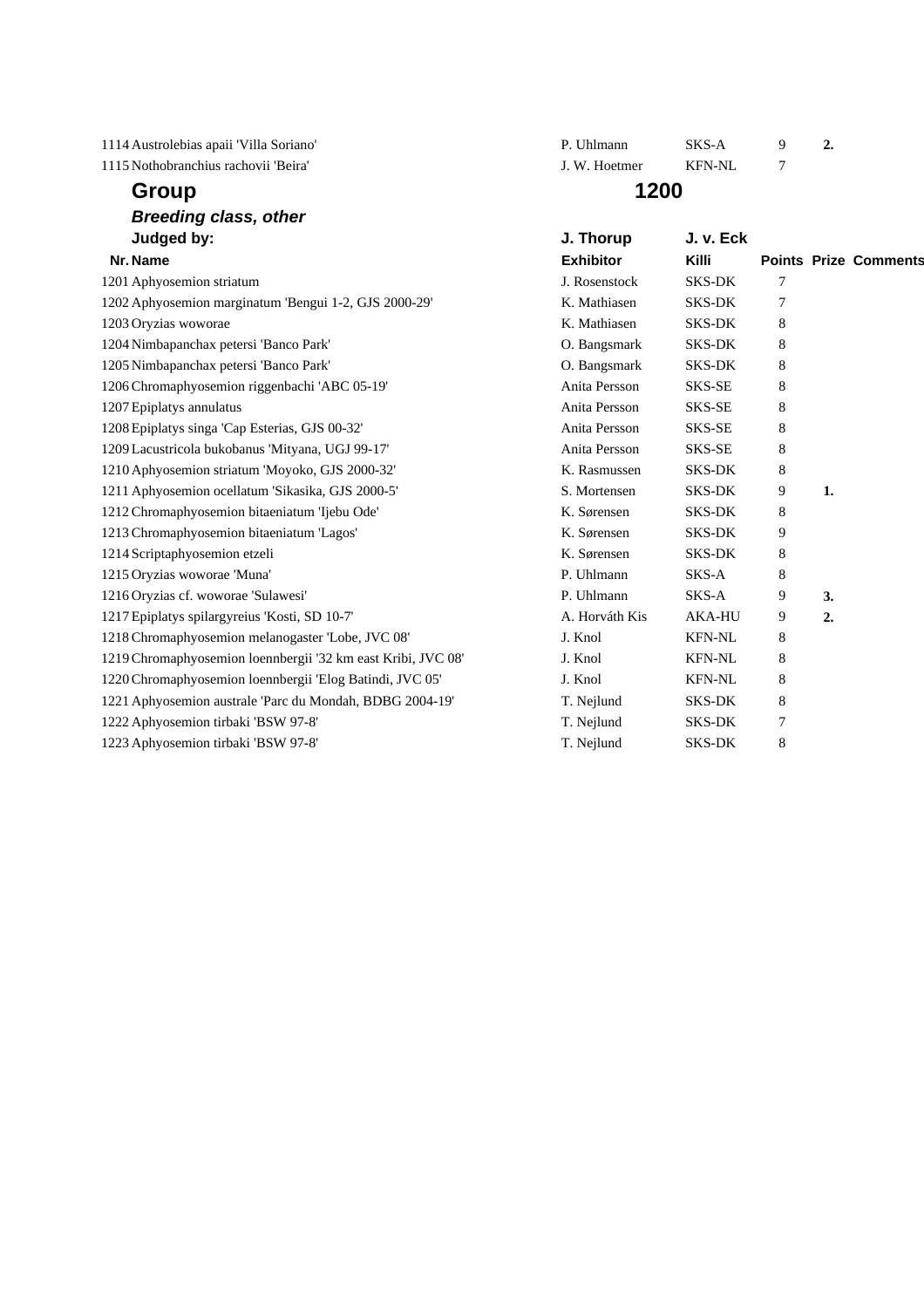# PHOTO COMPETITION 2011

### **Class Action**

| Bild                                                                 | Utställare             | Klub/Land | <b>Placering</b> |
|----------------------------------------------------------------------|------------------------|-----------|------------------|
| Aphyosemion halleri 'BLLMC O5-19, Mekaman'                           | Gunnar Lützen          | SKS-Fo    |                  |
| Lamprichthys tanganicanus                                            | Gunnar Lützen          | SKS-Fo    |                  |
| Austrolebias nigripinnis 'Buenos Aires'                              | <b>Hristo Hristov</b>  | Hungary   |                  |
| Nothobranchius guentheri 'Zanzibar' breeding                         | <b>Hristo Hristov</b>  | Hungary   |                  |
| Nothobranchius guentheri 'Zanzibar' kombat                           | <b>Hristo Hristov</b>  | Hungary   |                  |
| Nothobranhius eggersi 'Utete'                                        | <b>Hristo Hristov</b>  | Hungary   | A3               |
| Procatopus similis 'Kumba, GPE 90'                                   | <b>Hristo Hristov</b>  | Hungary   |                  |
| Austrolebias alexandri 'GAK 16-05'                                   | Peter Uhlmann          | SKS-A     |                  |
| Aphyosemion campomaanense 'ABK 07-181'                               | Max Carlsson           | SKS-Se    |                  |
| Fundulopanchax fallax 'CI 98'                                        | Max Carlsson           | SKS-Se    |                  |
| Fundulopanchax fallax 'CI 98'                                        | Max Carlsson           | SKS-Se    |                  |
| Epiplatys annulatus 'Kasawe Forest'                                  | Max Carlsson           | SKS-Se    |                  |
| Chromaphyosemion poliaki 'ADK 10-326'                                | Olivier Buisson        | KCF-F     | Α1               |
| Chromaphyosemion omega 'West Cellucam, ADK 09-300' aberrant parading | Olivier Buisson        | KCF-F     |                  |
| Epiplatys infrafasciatus aff. zenkeri 'Route Déhané, ADK 10-297'     | Olivier Buisson        | KCF-F     | A2               |
| Chromaphyosemion poliaki 'ADK 10-326'                                | Olivier Buisson        | KCF-F     |                  |
| Rivulus birkhahni 'Chiriqui Vacas, PLL 08-06'                        | Guillaume Dethu        | France    |                  |
| Diapteron cyanostictum 'Makokou'                                     | Guillaume Dethu        | France    |                  |
| Rivulus tenuis 'Tacotalpa'                                           | <b>Guillaume Dethu</b> | France    |                  |
| Rivulus birkhahni 'Chiriqui Vacas PLL 08-06'                         | Guillaume Dethu        | France    |                  |
| Nothobranchius patrizii 'Msumarini, KEN 08-3' WF                     | Bela Nagy              | KCF-F     |                  |
| Diapteron fulgens 'LEC 93-7'                                         | Bela Nagy              | KCF-F     |                  |
| Nothobranchius patrizii 'Msumarini, KEN 08-3' WF                     | Bela Nagy              | KCF-F     |                  |
| Aphyosemion pyrophore 'PEG 2009-6'                                   | <b>Winfried Grell</b>  | DKG-D     |                  |
| Aphyosemion pyrophore 'FCO 2011-13'                                  | <b>Winfried Grell</b>  | DKG-D     |                  |
| Chromaphyosemion bivittatum 'Funge'                                  | Denis Feret            | France    |                  |
| Epiplatys aff. huberi 'Maudilou, GEM 2006-6'                         | Denis Feret            | France    |                  |
| Aphyosemion australe 'Gold'                                          | Denis Feret            | France    |                  |
| Chromaphyosemion bivittatum 'Funge'                                  | Denis Feret            | France    |                  |
| Procatopus aberrans 'Iwo, NTC 07-01'                                 | Denis Feret            | France    |                  |
| Nothobranchius furzeri 'Chigamane, MZCS 2008-53'                     | Jui-Pin Paul Wu        | Taiwan    |                  |
| Nothobranchius krysanovi 'Quelimane, MOZ 04-9'                       | Jui-Pin Paul Wu        | Taiwan    |                  |
| Epiplatys annulatus 'Monrovia, Yellow,                               | Jui-Pin Paul Wu        | Taiwan    |                  |
| Simpsonichthys magnificus                                            | Jui-Pin Paul Wu        | Taiwan    |                  |
| Fundulopanchax sjoestedti 'Niger Delta'                              | Jui-Pin Paul Wu        | Taiwan    |                  |
| Rivulus species 'SUV 2010-02, Bakhuis'                               | Frans Vermeulen        | Aruba     |                  |
| Rachovia hummelincki 'COL 2006-02'                                   | Frans Vermeulen        | Aruba     |                  |
| Rachovia maculipinnis                                                | Frans Vermeulen        | Aruba     |                  |
| Rachovia species 'Puerto Paez'                                       | Frans Vermeulen        | Aruba     |                  |
| Gnatholebias hoignei 'El Saman'                                      | Frans Vermeulen        | Aruba     |                  |
| Aphyosemion christyi 'HZ 85-8'                                       | Albert Palner          | SKS-Dk    |                  |
| Aphyosemion coeleste 'Malinga, GEB 94-14'                            | Albert Palner          | SKS-Dk    |                  |
| Fundulopanchax gardneri nigerianus 'Misaje'                          | <b>Albert Palner</b>   | SKS-Dk    |                  |
| Aphyosemion joergenscheli 'GBG 93-21'                                | Albert Palner          | SKS-Dk    |                  |
| Aphyosemion elberti 'JVC 08, Mali'                                   | Albert Palner          | SKS-Dk    |                  |

# **Class Portrait**

Callopanchax occidentalis 'Malai, SL 03‐11' Gunnar Lützen SKS‐Fo Aphyosemion marginatum 'Bengui 1‐2, GJS 2000‐29' Gunnar Lützen SKS‐Fo Rivulus igneus 'Cacada Fourgassie, S-FG O4' Gunnar Lützen Gunnar Lützen SKS-Fo Diapteron georgiae 'Labaye River, BDBG 04-10' Cunnar Lützen Gunnar Lützen SKS-Fo Epiplatys tototaenisi 'Harbel' Gunnar Lützen SKS‐Fo

**Bild Utställare Klub/Land Placering**